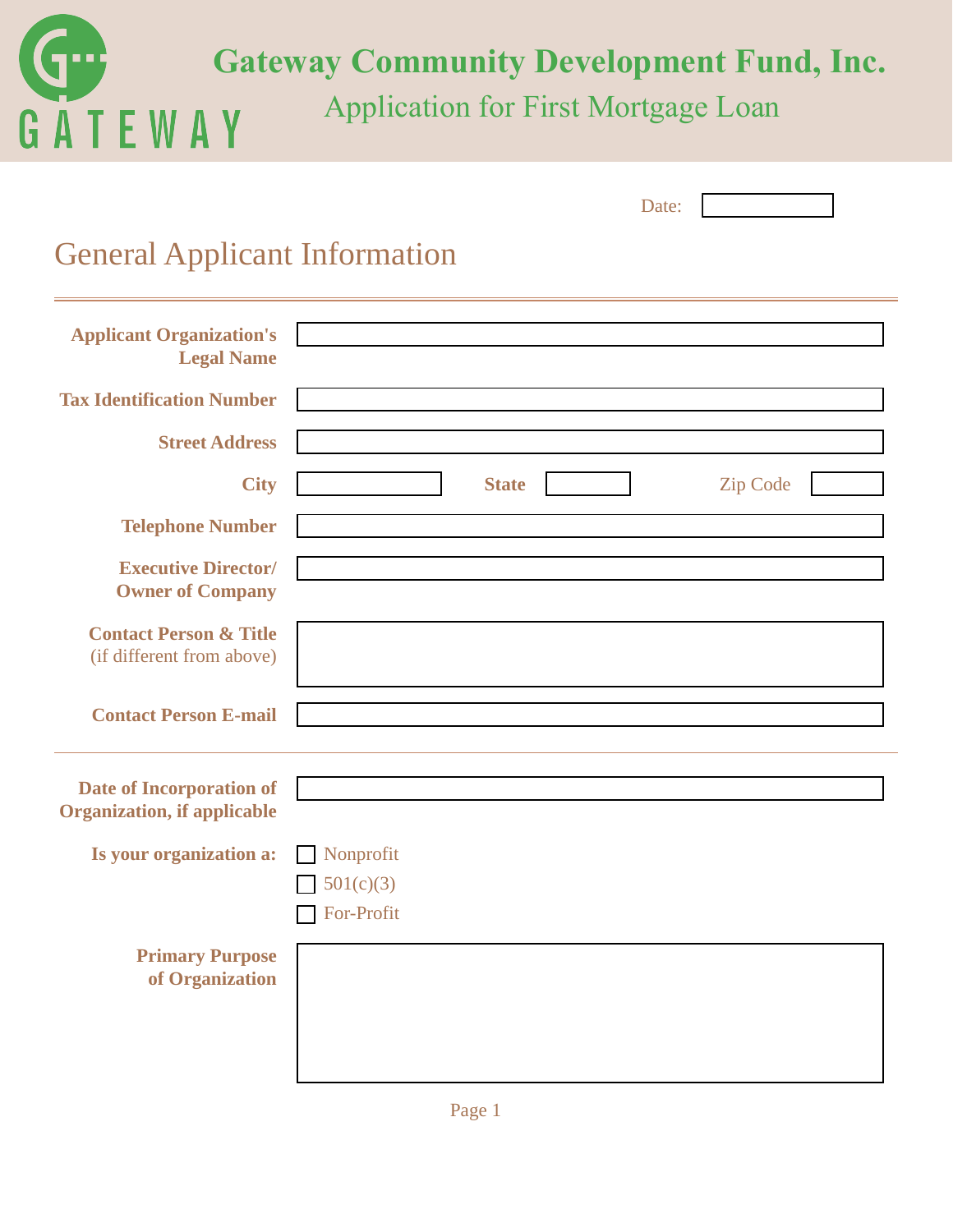| <b>Number of Properties/</b><br><b>Units Developed and/or</b><br><b>Owned by Applicant</b> |                                           |
|--------------------------------------------------------------------------------------------|-------------------------------------------|
| <b>Number of Properties/Units</b><br><b>Managed by Applicant</b>                           |                                           |
| <b>Other Housing-Related</b><br><b>Operations</b><br>(please explain)                      |                                           |
| <b>Type of Housing</b><br><b>Owned/Managed</b><br>(check all that apply)                   | Family<br>Elderly<br><b>Special Needs</b> |
| <b>Type of Federal and/or</b><br><b>State Assistance Provided</b>                          |                                           |
| <b>Property/Project Proposal</b>                                                           |                                           |

| <b>Property Address</b>                                                                       |  |
|-----------------------------------------------------------------------------------------------|--|
| <b>Legal Name of Property's</b><br><b>Owner Entity</b>                                        |  |
| <b>Name of Current Property</b><br><b>Management Firm</b>                                     |  |
| <b>Current Occupancy of</b><br><b>Property/Occupancy</b><br><b>History for Past 24 Months</b> |  |
| <b>Council District &amp;</b><br><b>Council Representative</b>                                |  |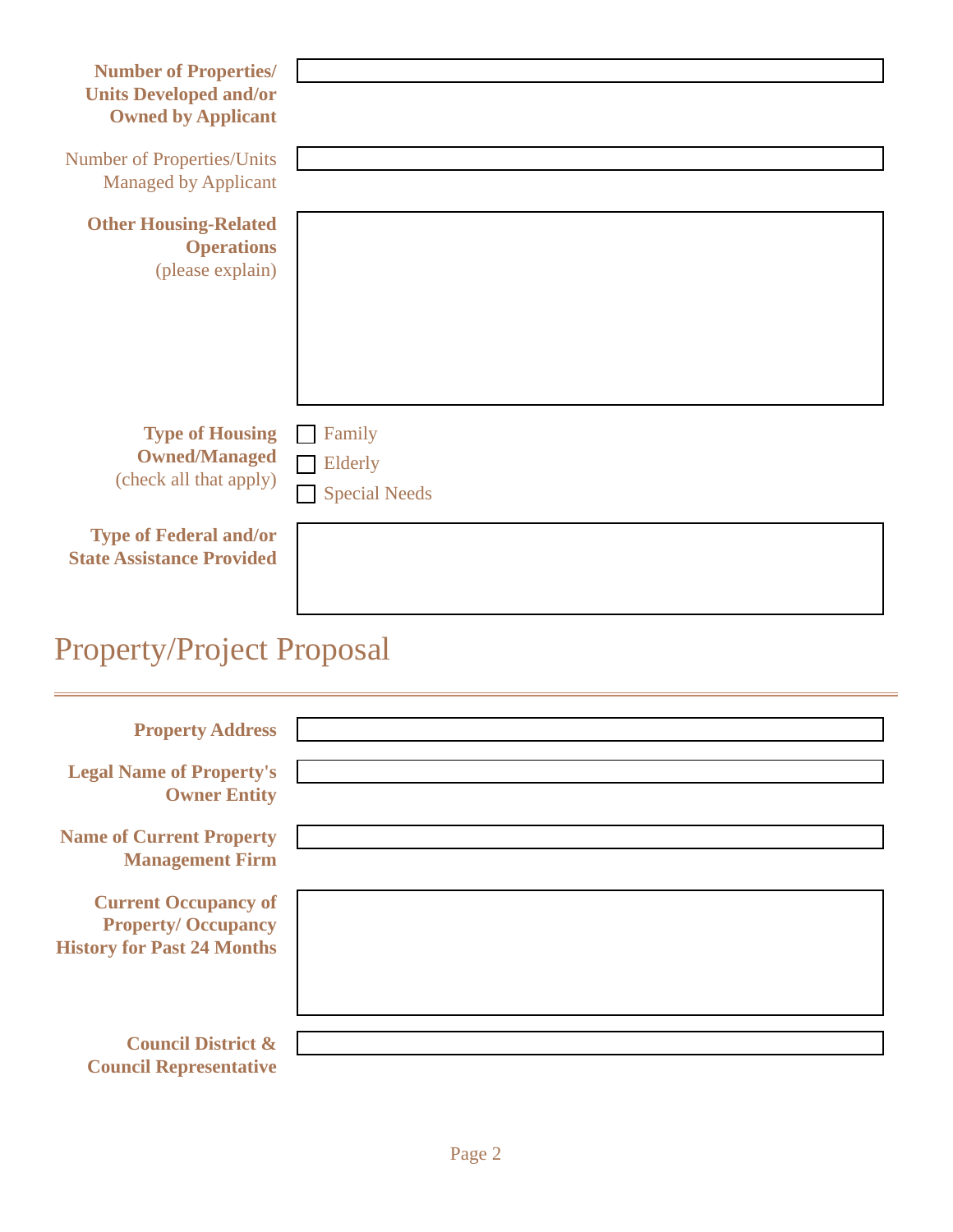Complete the table below regarding the proposed unit mix of the property:

|                                              | <b>Rental Housing</b>                   |                                  | <b>For-Sale Housing</b>                 |                                  |
|----------------------------------------------|-----------------------------------------|----------------------------------|-----------------------------------------|----------------------------------|
| <b>Unit Type</b>                             | # of Income-<br><b>Restricted Units</b> | # of Market<br><b>Rate Units</b> | # of Income-<br><b>Restricted Units</b> | # of Market<br><b>Rate Units</b> |
| Studio                                       |                                         |                                  |                                         |                                  |
| 1 Bedroom                                    |                                         |                                  |                                         |                                  |
| 2 Bedroom                                    |                                         |                                  |                                         |                                  |
| 3 Bedroom                                    |                                         |                                  |                                         |                                  |
| Other<br>(specify)<br>size)                  |                                         |                                  |                                         |                                  |
| <b>Total</b><br>Housing<br>Units             |                                         |                                  |                                         |                                  |
| <b>Commercial Space</b><br>(specify details) |                                         |                                  |                                         |                                  |

| What type and amount of<br>operating or rental subsidy<br>does the property receive,<br>if any? |  |
|-------------------------------------------------------------------------------------------------|--|
| <b>Describe Neighborhood,</b>                                                                   |  |
| <b>Including Conditions</b>                                                                     |  |
| *include photos of                                                                              |  |
| neighborhood surrounding                                                                        |  |
| <i>the property</i>                                                                             |  |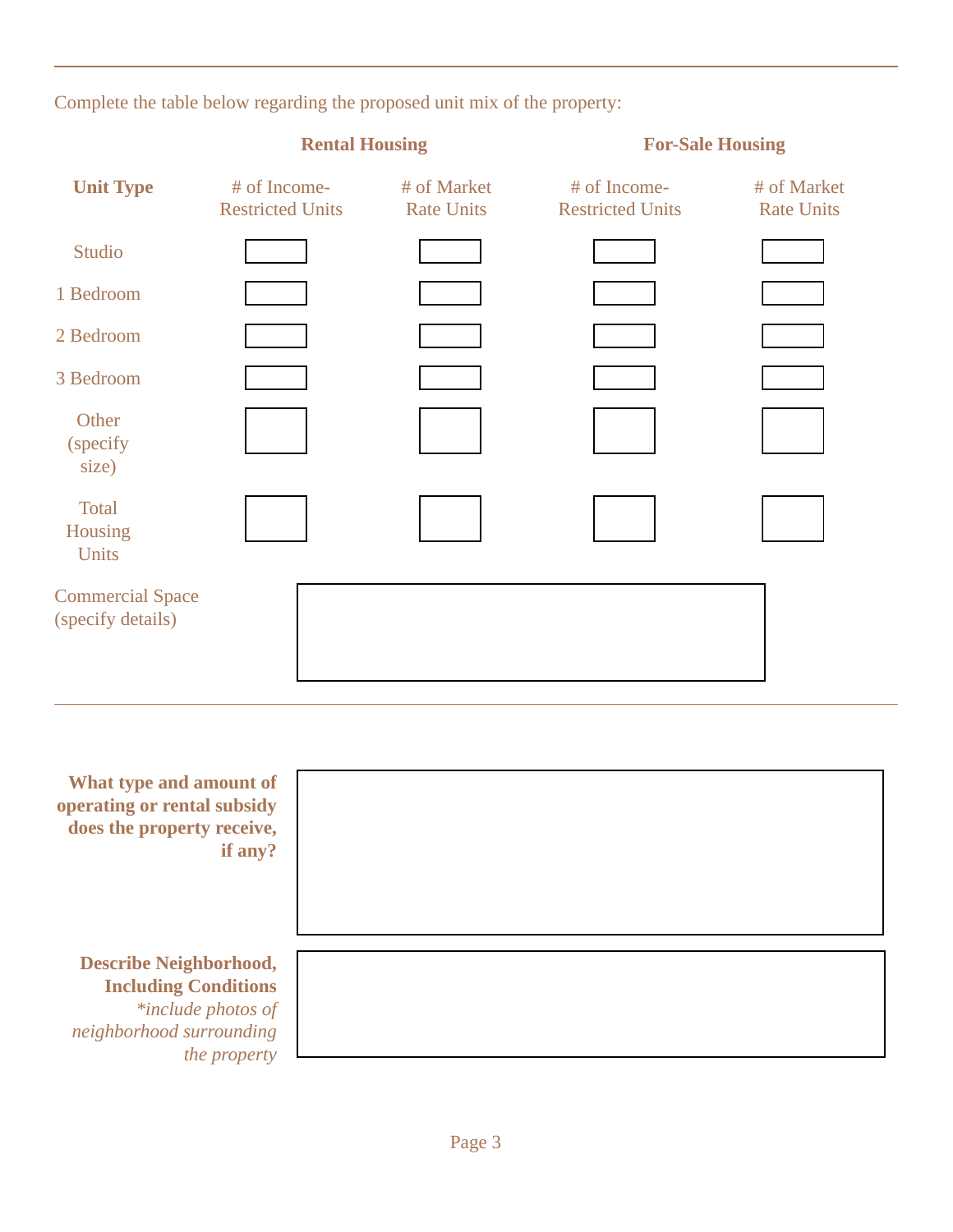| <b>Current Debt on</b><br><b>Property and Entity(ies)</b><br><b>Holding Debt</b> |                   |
|----------------------------------------------------------------------------------|-------------------|
| <b>Purchase Price of Property</b><br>(if applicable)                             |                   |
| <b>Estimated Cost to</b><br><b>Rehabilitate Property</b><br>(if applicable)      |                   |
| <b>Loan Amount Requested</b>                                                     |                   |
| When was the property<br>last appraised?                                         |                   |
| What is the appraised<br>value as is?                                            | As rehabilitated? |
| <b>Anticipated Date Funds</b><br><b>Will be Needed</b>                           |                   |